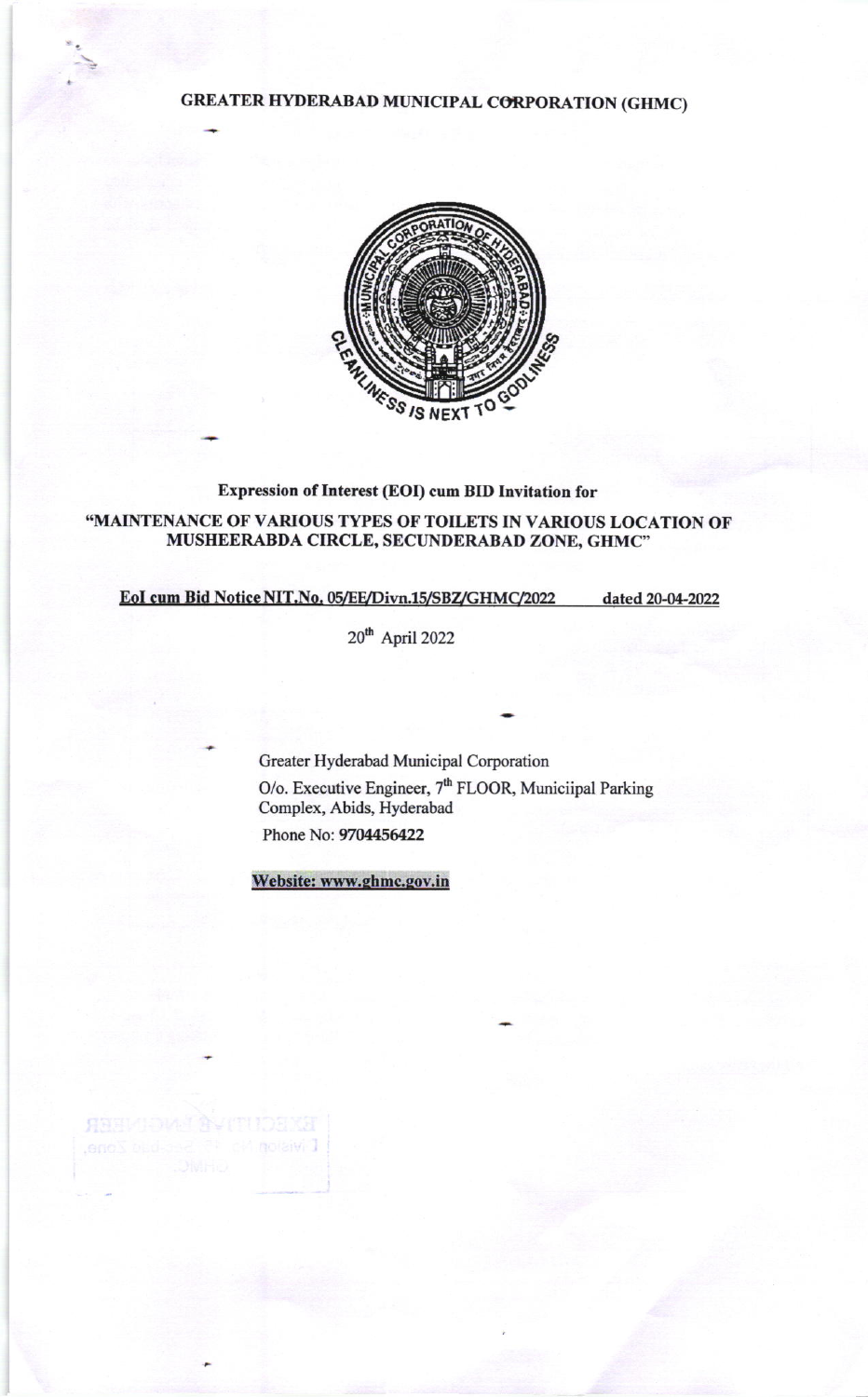### SCHEDULE OF BID PROCESS

Bidders are invited to submit their Bids on or before the time, date and at the oflice for submission as indicated below. The Bids submitted after this time and date or at any other office other than indicated herein below will not be considered under any circumstances; unless notified by the Authority with full information of the altered time, date and the office for submission. Bid document shall be downloaded from " https:// www.ghmc.gov.in " under tenders notifications section.

# EoI cum Bid Notice NIT.No. 05/EE/Divn.15/SBZ/GHMC/2022

Dated 20-04-2022

| S<br>No.       | <b>Event Description</b>                                                                    | <b>Particulars</b>                                                                                                                                                                                                                                                                                                                |
|----------------|---------------------------------------------------------------------------------------------|-----------------------------------------------------------------------------------------------------------------------------------------------------------------------------------------------------------------------------------------------------------------------------------------------------------------------------------|
| 1              | RFP downloadable from<br>website (Date & Time)                                              | 20.04.2022 from 3.00 PM onwards                                                                                                                                                                                                                                                                                                   |
| $\overline{2}$ | Bid Due date / Bid<br>Submission date                                                       | 26.04.2022 upto 3.00 PM                                                                                                                                                                                                                                                                                                           |
| 3              | Address for communication &<br>submission of Bid                                            | The Executive Engineer,<br>Musheerabad Circle-15, Secunderabad Zone,<br>Greater Hyderabad Municipal Corporation,<br>7 <sup>th</sup> Floor, Municipal Parking Complex,<br>Abids, Hyderabad.                                                                                                                                        |
| $\overline{4}$ | Date & Time for opening<br>of Technical Bid<br>(Eligibility $\&$<br>Qualification Criteria) | 26.04.2022 from 3.15 PM                                                                                                                                                                                                                                                                                                           |
| 5              | Date & Time of opening of<br>Financial Bid                                                  | 26.04.2022 from 3.15 PM                                                                                                                                                                                                                                                                                                           |
| 6              | Bid Security (Refundable)                                                                   | Rs. 25,000/- (Rupees Twenty Five Thousand only)<br>for each cluster & Rs.10,000/- (Rupees Ten<br>Thousand only) for each cluster for SAFAI<br>KARMACHARIES in the form of demand draft<br>drawn in favor of the Commissioner, Greater<br>Hyderabad Municipal Corporation payable at<br>Hyderabad and drawn on any scheduled bank. |

#### Note:

In case of any further clarification required the bidders may contact the Authority at eec15.ghmc@gmail.com or approach the O/o. The Executive Engineer, Musheerabad Circle-15, Secunderabad Zone, Greater Hyderabad Municipal Corporation, 7<sup>th</sup> Floor, Municipal Parking Complex, Abids, Hyderabad

ENGINEER Division No: 15. Sec-bad Zone, . GHMC.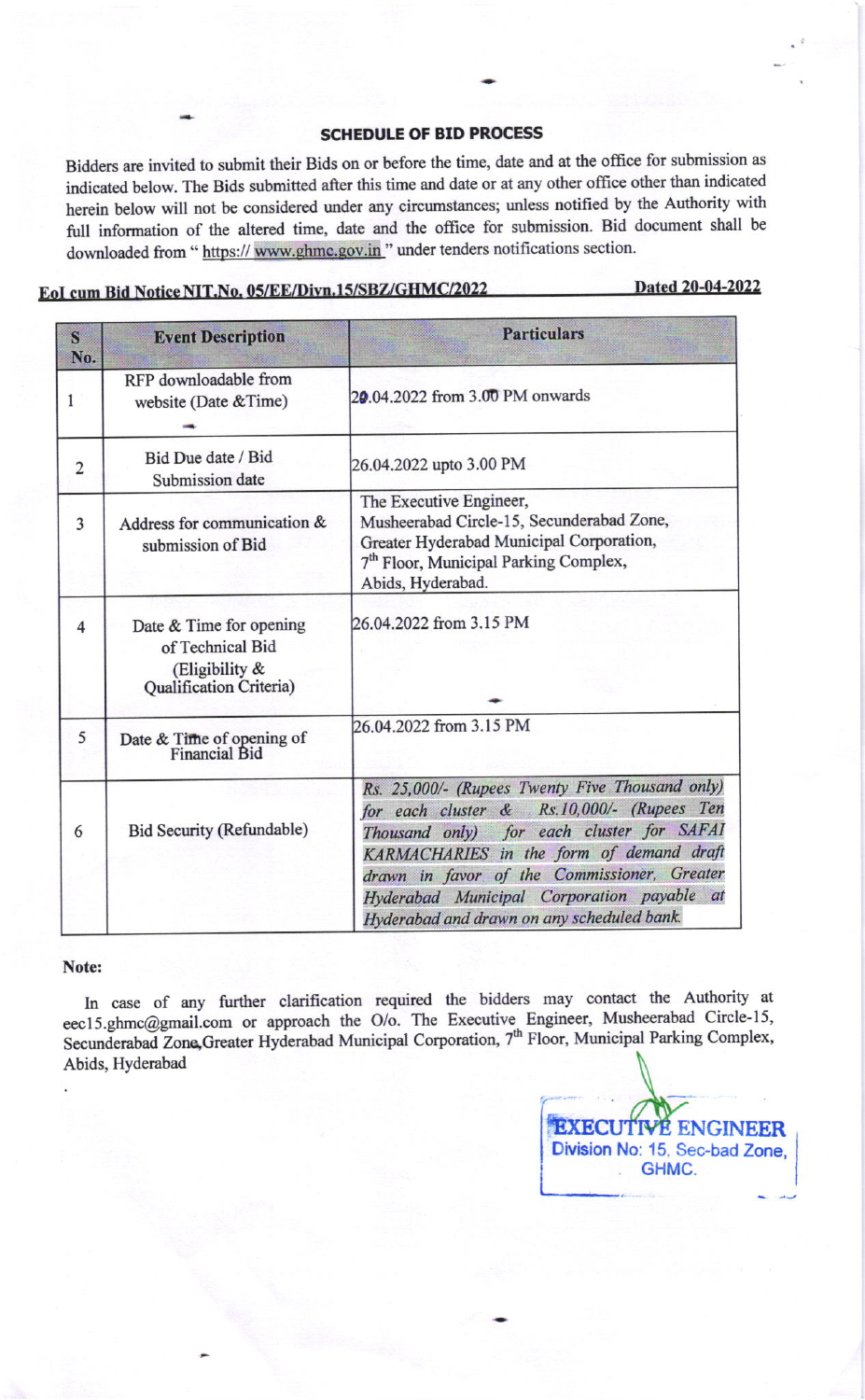# **Table of Contents**

 $-1 - 2$